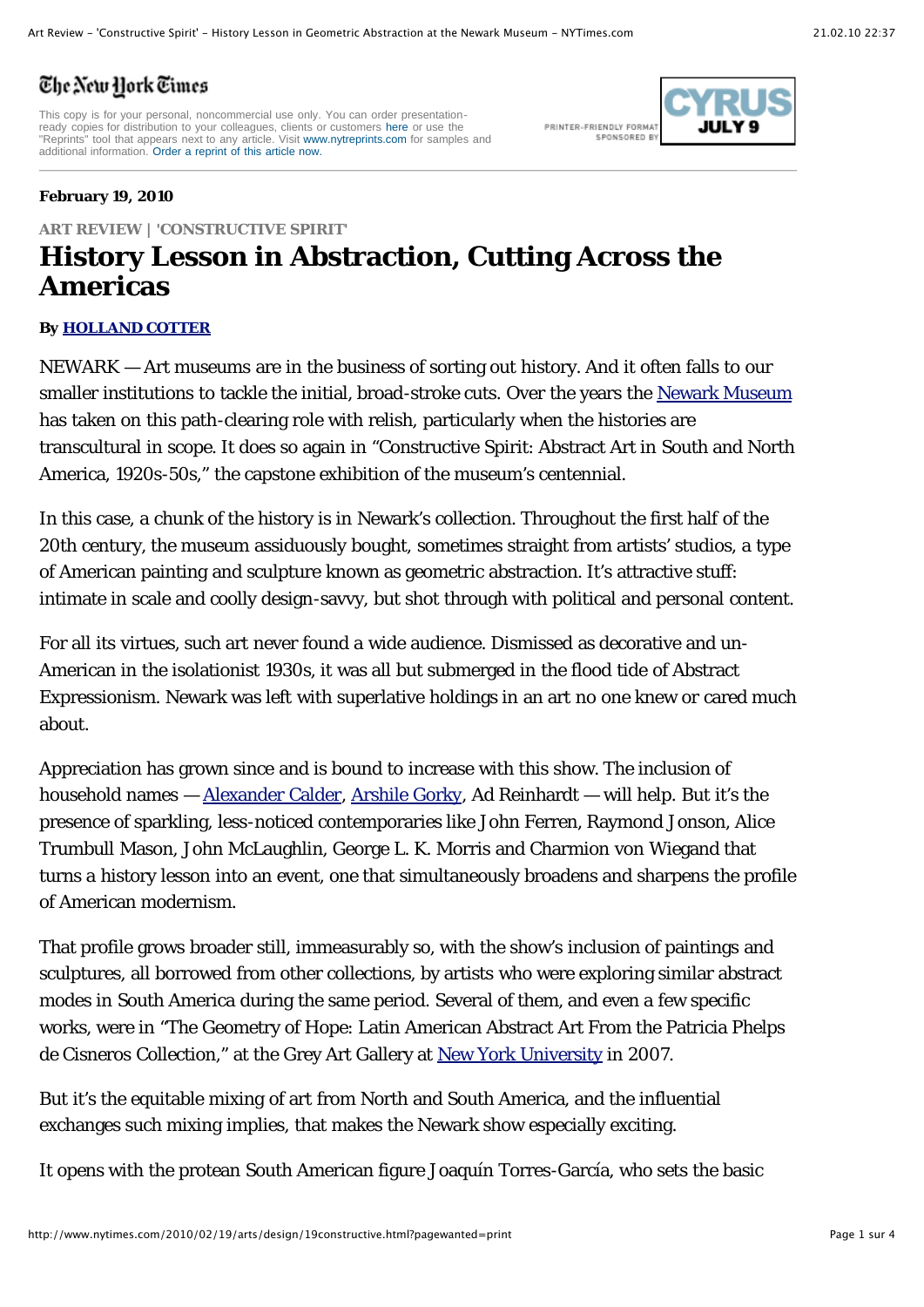geographic and stylistic coordinates for much that follows. Born in Montevideo, Uruguay, in 1874, he spent much of his early adulthood in France and Spain sampling European modernism, taking particular interest in the abstract geometric styles associated with utopian movements like Russian Constructivism and Dutch Neo-Plasticism.

Right in the middle of this decades-long European sojourn, though, he took an important break. In 1920 he moved to Manhattan and spent two years there soaking up New York's still raw globalist energy. This was just the stimulus he needed to create what he considered a new kind of New World Art. And it was in pursuit of that goal that he eventually returned to Uruguay for the second half of his productive career.

To get a vivid sense of Torres-García's Manhattan experience, I highly recommend a visit to a second show, "Nexus New York: Latin/American Artists in the Modern Metropolis" at El Museo del Barrio in Manhattan (through Feb. 28). But to understand his role as a pivotal link between the Americas, and between the Americas and Europe, two paintings by him in the Newark show may suffice.

In "New York Street Scene" (1920), the European-derived geometric model is firmly in place, but it has been packed with details of New York life: enclosing walls; shop signs; traffic jams; pedestrians, most of them dark-skinned, heading every which way. It's an image of chaos, but compartmentalized and contained.

The second painting, "Locomotive With Constructive House," dates from 1934, the year he returned to Montevideo. Here, geometry and abstraction predominate; you can take the blocks of primary colors as a cityscape, or not. And when Torres-García later fills them, it is with halfabstract, emblematic things: pictographs evoking the ancient and aboriginal cultures of South America.

Together the two pictures suggest some of the elements common to artists working in a geometric mode in North and South America: a blending of local and trans-Atlantic sources; a fundamentally urban sensibility; and an awareness of art's use as a vehicle for abstract ideas and muted feelings.

An urban vision is the theme of the show's first section. It's there in a 1934 painting of rainbow-hued machine parts by the New York artist Paul Kelpe and in Theodore Roszak's copper-and-steel "Airport Structure" (1932), which looks like a cross between a radio tower and a kitchen appliance. And we find it again in the striking 1936 painting "Constructivist Forms" by the Argentine artist Hector Ragni, with a single rectangular upright slab as assertively blank as an International-style modernist monument, and also in the interlocking units of Geraldo de Barros's "Movement Counter Movement," which suggests a floating space station.

The dynamic of nationalism versus internationalism was naturally a burning one. To varying personal degrees, artists in both North and South America wanted their work to be of its time and place, but also part of a larger world; to be culturally specific, but with universal reach.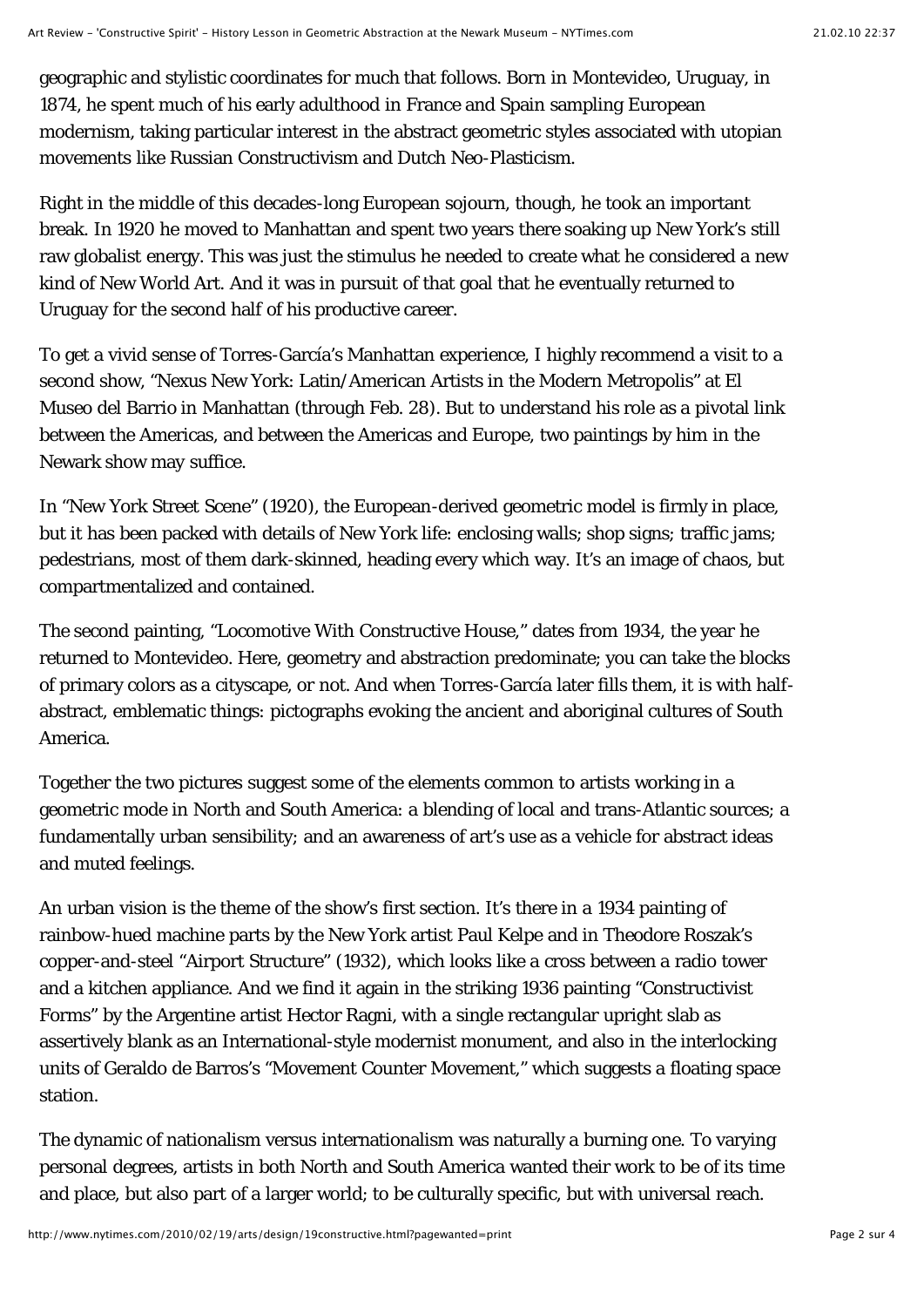The Uruguayan painter Rosa Acle, like Torres-García, filled her modernist grids with pre-Columbian symbols. The New Mexican artist Joe Hilario Herrera, who was an American Indian, embedded Pueblo references in his abstract paintings. Jonson, who was not an American Indian, did the same — for him the Southwest was transcendentalist terrain — while von Wiegand cooked up a distinctive strain of abstraction that was equal parts Mondrian and Tibetan Buddhist mandalas.

The Brazilian artist Lygia Clark insisted that her geometric painting was true abstraction, with no representational content; later, however, she developed untraditional forms of malleable, wearable sculpture and sometimes designed them to have therapeutic properties. And much of the most interesting material in the Newark show is art that directly engages its environment.

Like Clark, Calder and the Argentine artist Gyula Kosice made sculptures that physically moved. Jesús Rafael Soto, working in Caracas, Venezuela, and Irene Rice Pereira, in New York, created multilayered reliefs that turned optically kinetic as viewers moved in front of them. The "paintings" of Abraham Palatnik, a Brazilian, consisted of colored lights placed behind cloth to create a kind of Lava-lamp effect that eventually took on wraparound dimensions.

And Mary Ellen Bute, who came to art through courses in stage lighting at Yale and worked in New York from 1934 to 1953, produced a whole series of abstract film animations using geometric sculptures as subjects. Remarkably, her animations sometimes ran as shorts preceding Hollywood movies at Radio City Music Hall.

Abstraction was a loaded genre for female artists, who were — still are — working in a man's world. As the art historian Aliza Edelman points out in the catalog, geometric art could be tactically used to disguise gender, or to reveal it in innovative ways. Mason, a New York founder of the American Abstract Artists group, spent a career resisting stylistic or ideological grooves.

The spirit of her 1942 "Oil Composition" is characteristic: she breaks up what there is of a rectilinear grid by pushing a big, pale potato-shaped form straight through its center. Around the same time, Lidy Prati was making rigorously geometric paintings reflecting scientific and mathematical ideas current at the time in Buenos Aires. But she, too, was a subversive. She developed a vocabulary of linear forms so small that they feel like a secret language — as if geometric abstraction had been converted into some kind of private expressive code.

Mason and Prati are marvelous artists, though too different in styles, ideas and biographies to allow for more than superficial comparisons. And the Newark show, organized by Mary Kate O'Hare, associate curator of American art at the museum, doesn't ask us to make them. It discourages facile thinking. One major purpose of the exhibition seems to be to eliminate old views of North and South American modernism as representing a qualitative face-off, a competition for importance that one team must, inevitably, lose.

This makes total sense. At the same time, I have to say that the South Americans in the